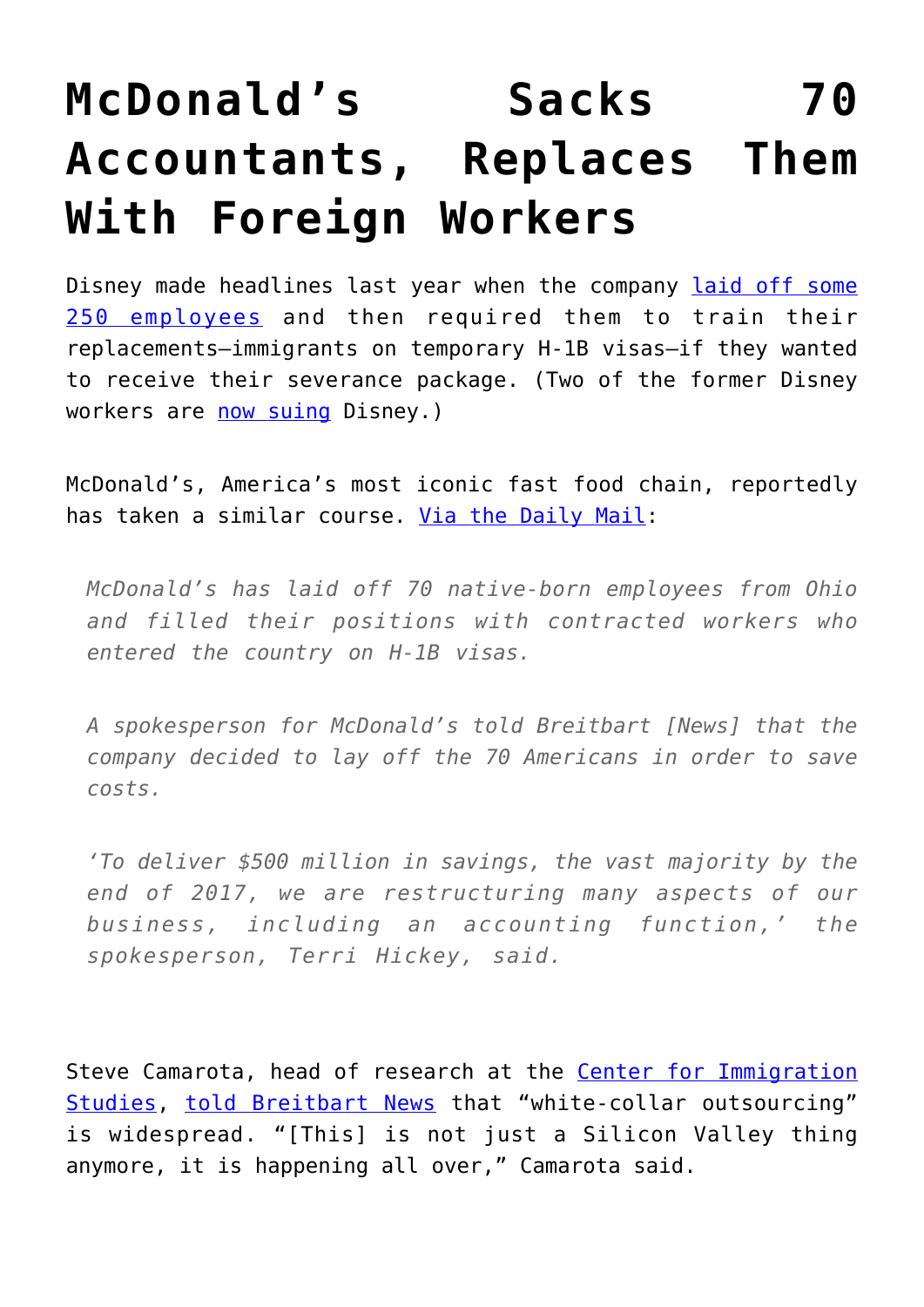Defenders of the H-1B visa program have said it is unlawful to use guest-worker provisions in this way.

"It is illegal now under that program [H-1B visa] to use it to replace American workers, [said Sen. Marco Rubio,](http://www.thewrap.com/marco-rubio-accuses-disney-of-abusing-visa-program-hurting-us-workers/) in a debate that aired on CNN in March 2016. "Under that program, you have to prove not only that you're not replacing Americans, but that you've tried to hire Americans. And if a company is caught abusing that process, they should never be allowed to use it again."

The *Washington Post* fact-checked Rubio. Calling H-1B program regulations "complex," they [ultimately concluded that U.S.](https://www.washingtonpost.com/news/fact-checker/wp/2016/03/17/marco-rubios-claim-that-its-illegal-to-replace-american-workers-using-h-1b-visas/) [workers can be sacked](https://www.washingtonpost.com/news/fact-checker/wp/2016/03/17/marco-rubios-claim-that-its-illegal-to-replace-american-workers-using-h-1b-visas/) and replaced by guest-workers.

*In general, it's legal for employers to use the H-1B program to replace American workers, and there is no blanket requirement to recruit Americans first…. There is a "no displacement" requirement and a recruiting requirement, as Rubio said. But these requirements apply to "[H-1B dependent"](https://www.dol.gov/whd/regs/compliance/FactSheet62/whdfs62C.pdf) employers that have a large number of H-1B workers (for example, a company of 51 or more full-time employees is considered H-1B-dependent if 15 percent or more of its workforce are H-1B workers). Employers that are not deemed H-1B-dependent are not subject to this requirement.*

Furthermore, the no displacement provisions do not apply if the worker is paid at least \$60,000 or has a relevant graduate degree. The bulk of H-1B workers meet these provisions, the *Post* says, making the no displacement clause moot in most cases.

Is this prudent public policy? Are lawmakers being honest about our guest-worker program?